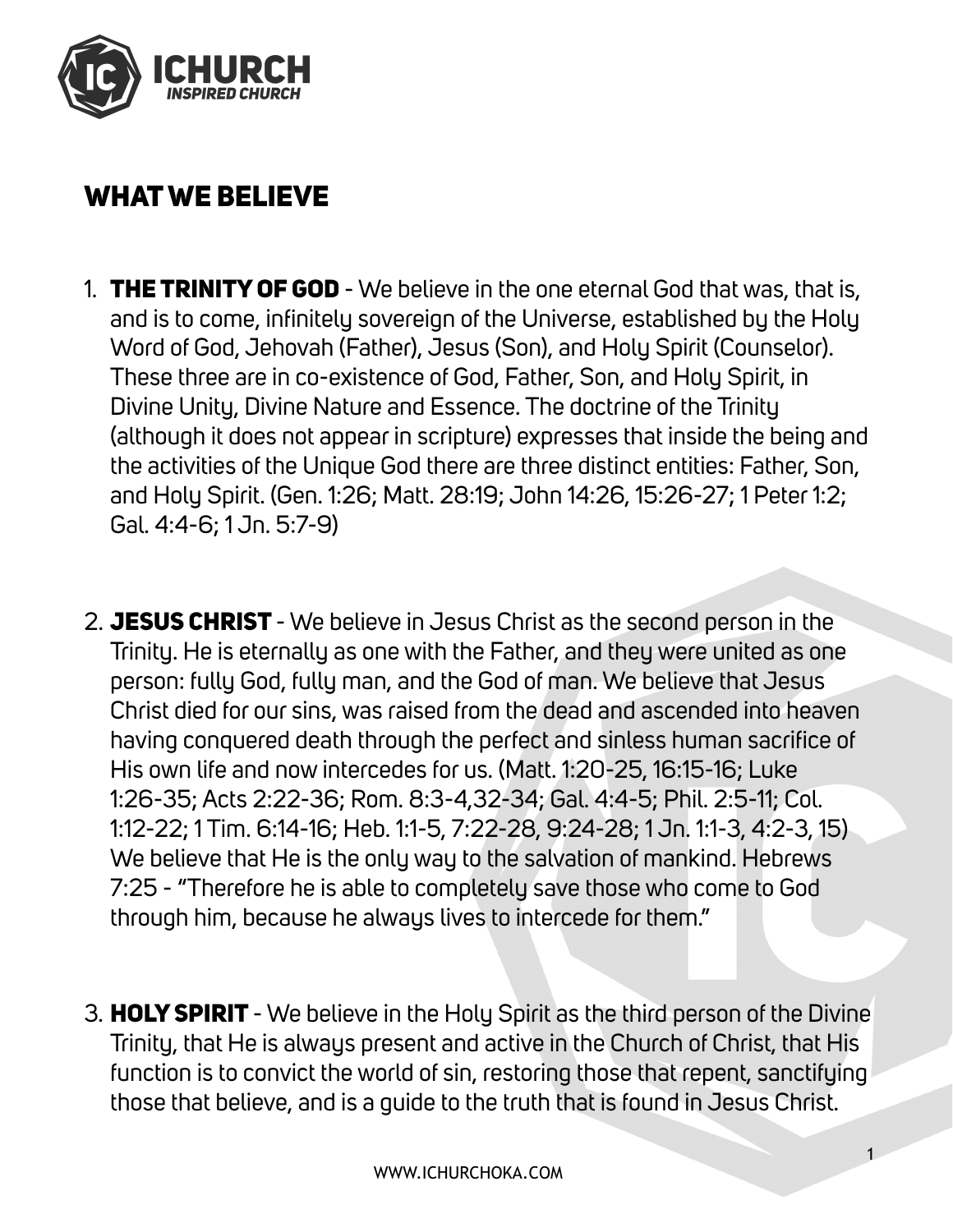

We believe in the manifestation and the power of the Holy Spirit freely and voluntarily. (Jn. 7:39, 16:7-15, 1-4; Rom. 8:1-27; 2 Thess. 2:13; 1 Jn 3:24) The Holy Spirit's dwelling place is in the lives of those that have accepted salvation through Jesus Christ. 1 Corinthians 2: 10 - 12. 'These are the things God has revealed to us by his Spirit. The Spirit searches all things, even the deep things of God. For who knows a person's thoughts except their own spirit within them? In the same way no one knows the thoughts of God except the Spirit of God. What we have received is not the spirit of the world, but the Spirit who is from God, so that we may understand what God has freely given us.'

- 4. **THE HOLY SCRIPTURES** We believe in the full inspiration of the Holy Scriptures, by which we understand that the 66 books of the Old and New Testament were given by divine inspiration revealing infallibly the will of God necessary for our salvation and life according to God's perfect will. (Lk. 24:44-47; 1 Cor. 15:3-4; 2 Tim. 3:15-17; 2 Peter 1:20-21)
- 5. ATONEMENT We believe that Jesus Christ by His sufferings, by the shedding of His precious blood, and His death on the cross, made a full atonement for all the sins of humanity. We believe that this atonement is the only way of salvation and is sufficient for every individual that repents and believes. (Rom. 3:25; 1 John 2:2, 4:10)
- 6. REPENTANCE As the Holy Spirit convicts, we realize we have sinned. Repenting is turning your back on sin and following God by allowing God to change your life for the good. The Spirit of God also gives help to all those that want to repent, so that they can believe, receive forgiveness, and continue their spiritual walk. (Psalms 32:5-6; Isa. 55:6-7; Ezekiel 18:30-32, 33:14-16; Luke 13:1-5; Acts 2:38, 3:19) THAT IS SALVATION IN CHRIST JESUS! John 3:16 'For God so loved the world that He gave His only Son, that whoever believes in Him shall not perish but have everlasting life.'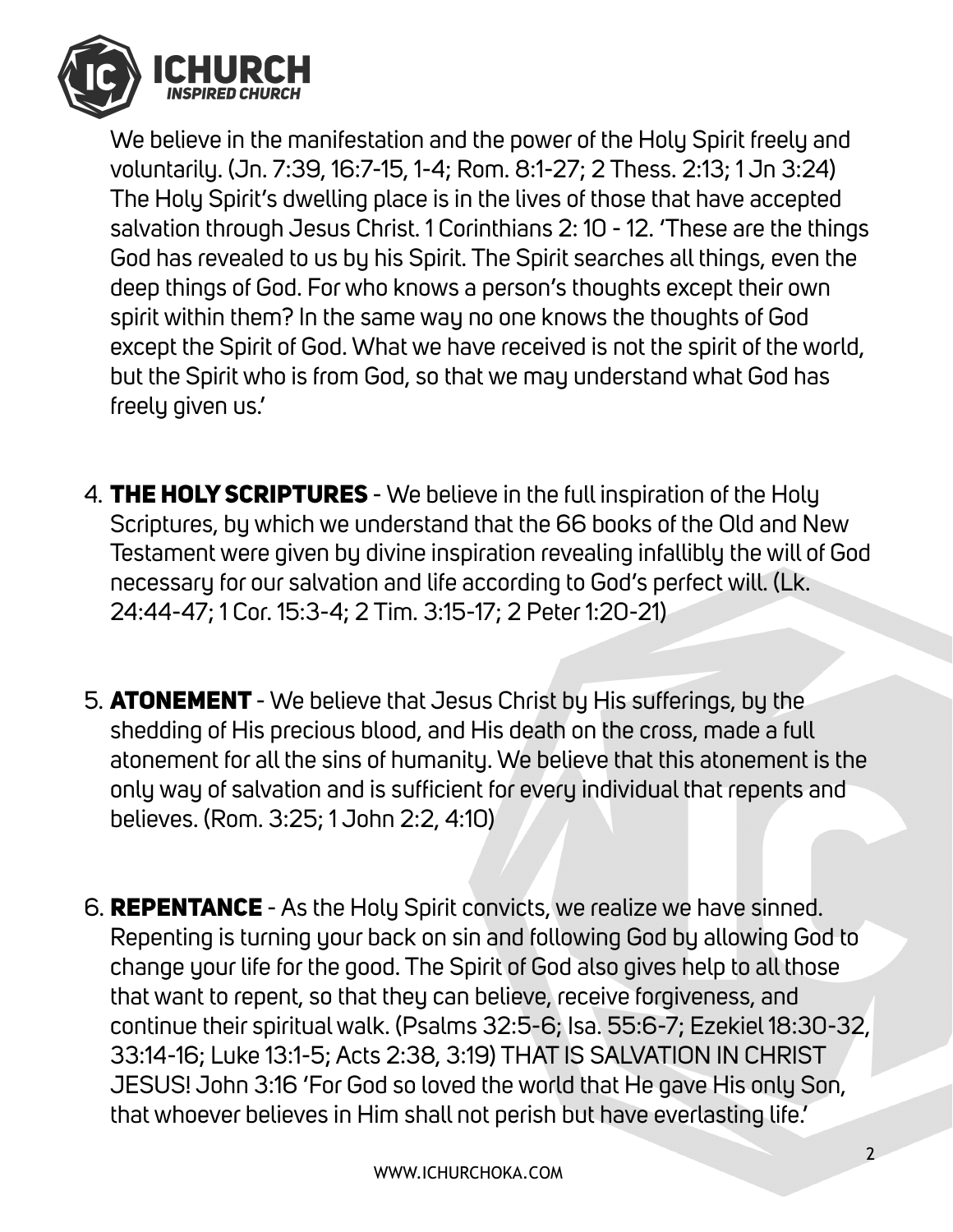

Romans 3:23 'For all have sinned and fall short of the glory of God.' (Rom. 10:9-10; Heb. 7:25; Acts 2:21,4:12,16:31; Titus 2:11-12; Luke 19:10; I Tim. 2:5)

- 7. **BAPTISM** We believe that Christian baptism, commanded by our God, is an outward testimony that signifies the acceptance of the benefits of the atonement of Jesus Christ. To the believer, it declares their faith in Jesus Christ as their only Savior and His full purpose of obedience to holiness and justice. Baptism is a symbol of a new covenant. Baptism should be administered by immersion according to the Holy Scriptures. Any other form does not support the definition of the word baptism, which implies the submersion below the waters. Only in the case of being physically incapable, will there be an alternative method. (Matt. 3:12, 8:16-20; Acts 2:37-41, 8:35-39, 10:44-48, 19:1-3; Rom. 6:3-4; Gal. 3:26-28; Col. 2:12) We do not believe in the baptism of babies, since they do not understand the concept of sin, only when a person recognizes their guilt and repents may they have the right to be baptized. However, we do believe in the dedication of babies. Before being baptized the person should know the following:
	- 1. What baptism means Col 2:12 "Having been buried with him in baptism, in which you were also raised with him through your faith in the working of God, who raised him from the dead?"
	- 2. Baptism has significance: Die to the old life and live a new life. c. Being underneath the waters means: You are leaving the old life behind. d. Coming out of the water means: You are raised into a new life in Christ.
	- 3. Who should be baptized? Those that have CONFESSED and BELIEVE in the Lord. (Romans 10:9) "If you confess with your mouth Jesus as Lord and believe in your heart that God raised Him from the dead, you will be saved."
	- 4. Baptism is by immersion (submerged in the waters) Why? Because: The Word baptism comes from the Greek word bapto or BAPTIZO, which means submerged below. In the ancient times there existed a profession called baptizer. These were the ones that would take the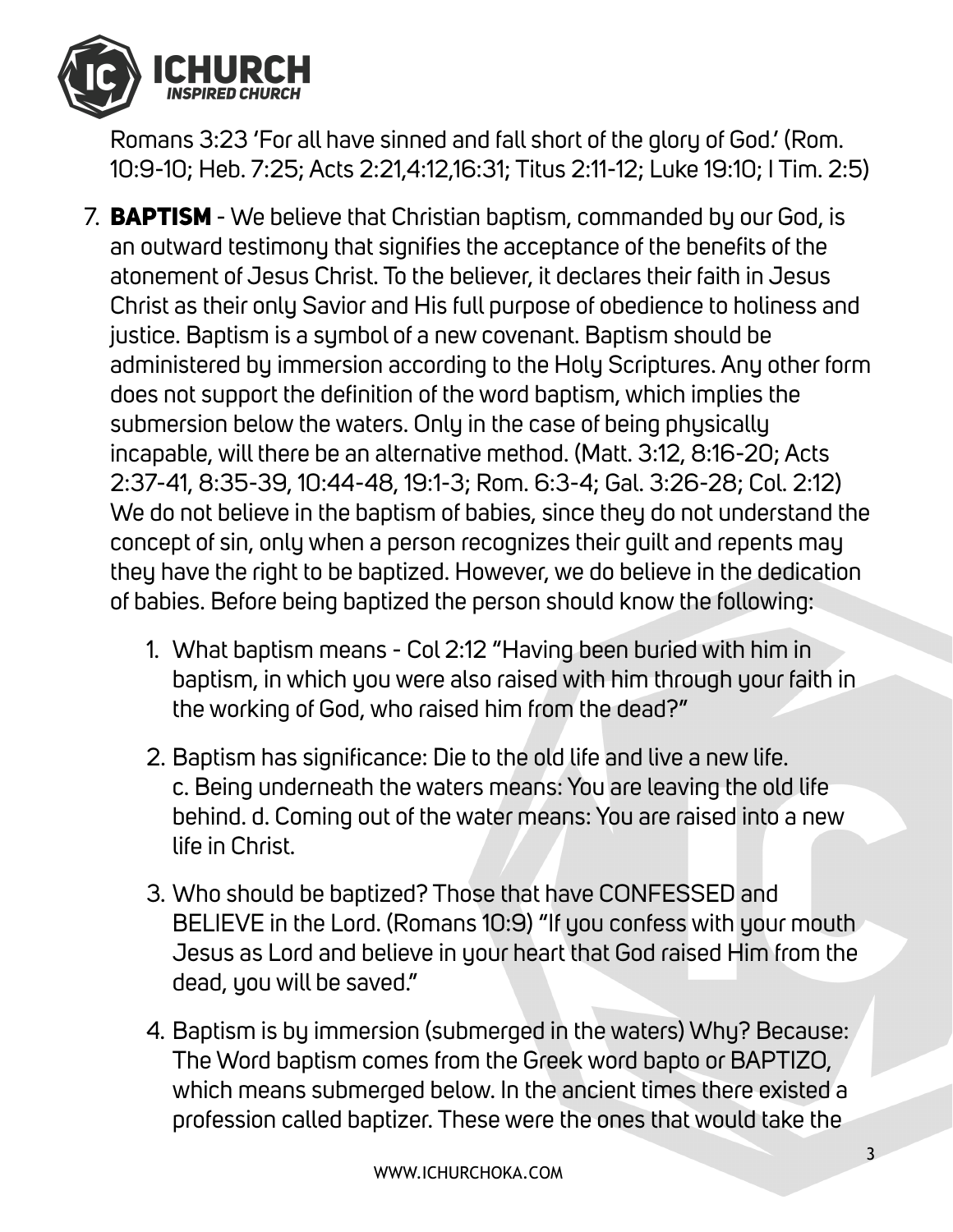

clothing and submerge them below the waters so that they would take on a certain color. To not be submerged (underneath) does not complete with the definition of what baptism means. The body must be submerged (below) the waters. This is what the word indicates.

- 5. Baptism is a declaration of faith. To be baptized implies to give an example to all as to who you were and what you have done. Baptism does not forgive sins, that is only done by Jesus. Jesus Christ himself, being innocent of all sin, went to the waters and was submerged in baptism by John the Baptist. The same way we, the body of Christ, should be submerged in His presence and give testimony of our faith. This is a way of letting the world know that there is a new beginning.
- 8. THE SECOND COMING OF CHRIST We believe that the Lord Jesus Christ will come once again, that those that are living during the time of His coming will not precede those that have fallen asleep in Christ Jesus. Even more, if we have remained in Him, we will be captured with the holy resurrected saints to reunite with the Lord in the air, and we will always be with Him. The time of the coming of the Lord Jesus Christ is unknown to mankind. (Matt. 25:31-46; John 14:1-3; Acts 1:9-11; Phil. 3:20-21; 1 Thes 4:13-18; 2 Peter 3:3-15; Rev.1:7-8, 22:7-20)
- 9. THE RESURRECTION, THE JUDGMENT, AND ETERNITY We believe in the resurrection of the dead, that the bodies, the unjust as well as the just, will be revived and united with its spirit. Those that believed, and therefore lived for Christ, will go out of this resurrection to eternal life. As well, those that did not, will go out of this resurrection to eternal damnation. We believe in the future judgment, in which all persons will go before God to be judged according to their acts in this life. We believe that those that are saved by believing in Jesus Christ, our Lord, have eternal salvation, and therefore will receive the joy in a glorious eternal life with Jesus. Those that remain in disobedience until the end will suffer eternally in Hell. (Isa. 26:19; Daniel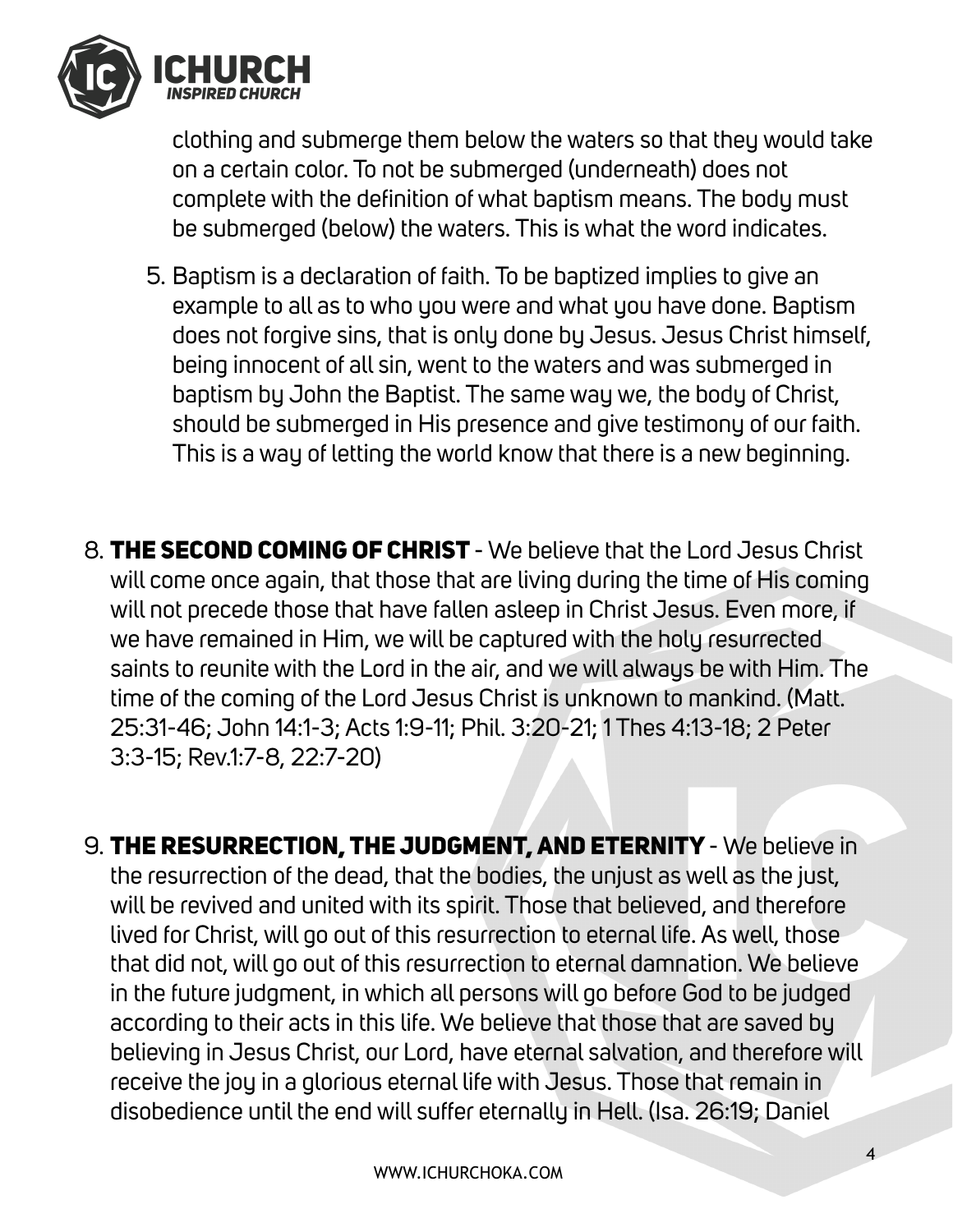

12:2-3; Mt. 25:31-46; Mark 9:43-48; Lk.16:19-31, 20:27-38; John 5:25-29; Rom. 2:1-16, 14:7-12; 1 Cor.15:12-58; 2 Cor. 5:10)

10.**MARRIAGE** - We believe that the Marriage Institution was ordained by God. Marriage should be a relationship exclusively between one man and one woman, in which both convert into one body being united physically, emotionally, intellectually, and spiritually. The intention is that this institution would last a lifetime. The union is assured by a holy vow, an alliance, and consummated by physical unity; faithfulness, care, and mutual support must be in the foundation of the marriage. The marriage covenant is morally bound while both spouses are living. Breaking this covenant is a violation of the divine plan of the perpetuity of marriage. By this conviction, we oppose same sex marriage. (Gen.1:26-28, 2:23-24; Malachi 2:13-16; Mt.19:3-9; Eph. 5:21-33; 1 Thess. 4:3-8; Hebrews 13:4) We believe that each case of the separation of a marriage is treated individually and particularly according to the specific situation of each couple.

11. **DIVORCE OR SEPARATION OF MARRIAGE** - Marriages that are found involved in situations of the infidelity of a spouse should look to prayer as a redeeming course of action in pure harmony with their vows and in clear teaching of the Scriptures, with the purpose of saving the home and guarding the good name of Christ and the church. Couples that are experiencing serious marriage problems should search for the counsel and guidance of their pastor or whichever spiritual leader is appropriate. To not comply with these steps of good faith and with a sincere desire to search for a Christian solution, obtaining a divorce and remarriage could result in that one or both spouses may be pulled from serving. This disciplinary action will be determined by the Pastoral and/or Deacon Bodies. When a marriage has separated, we believe that Christ can redeem them, just like with the Samaritan woman at the well. Spouses are encouraged to look for the grace of God and his redeeming help in the marriage relationship. The couples can be received back to serving after they have presented evidence of reconciliation, and that they have understood the holiness of a Christian